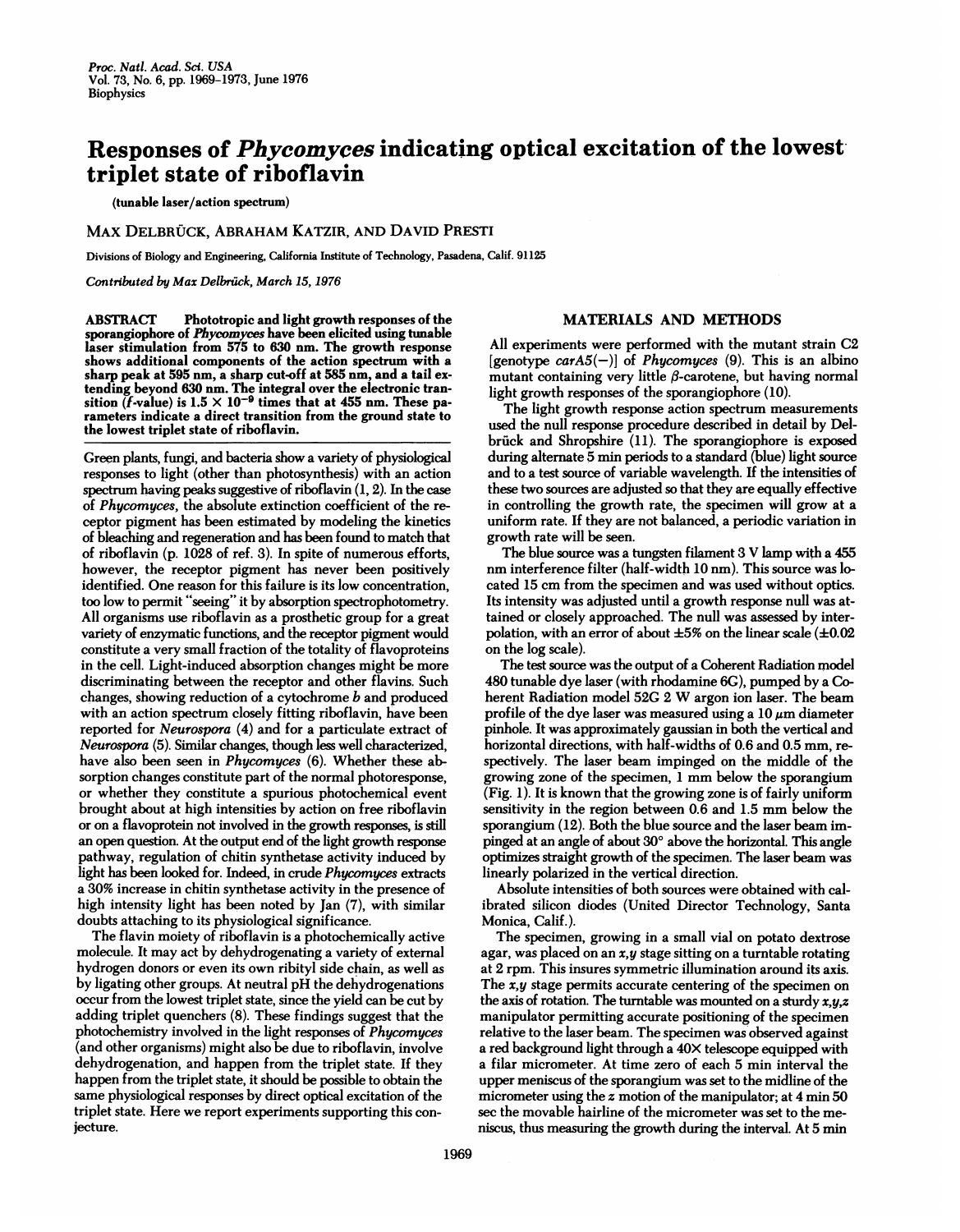

FIG. 1. Schematic diagram of sporangiophore, sporangium, and light sources. The standard blue light (450 nm) and the tunable dye laser light (575-630 nm) are impinging during alternate 5 min intervals. The blue light is a broad beam. The laser light is a narrow beam, about 0.6 mm in width, centered on the center of the growing zone, <sup>1</sup> mm below the sporangium. The specimen is rotated at <sup>2</sup> rpm to make both illuminations effectively symmetric around the axis of the specimen. Average growth of the specimen, in the area of laser illumination, is about 0.1 mm during each <sup>5</sup> min interval. The measured growth at the sporangium is about 0.2 mm during such an interval. Light growth responses in our set-up consisted of periodic variations of up to 20% of the growth per 5 min interval.

 $(= 0 \text{ min})$  the specimen was moved back to the midline. During each 5 min interval growth measured at the sporangium amounts to about 0.2 mm, and in the middle of the growing zone (at the laser beam) about 0.1 mm.

The intensity of the blue source ranged from 2 to 100 nW/cm2 and that of the laser beam, from 2 to 13 W/cm2. Since the laser beam intensities are high, the question arises whether the effects observed are linearly proportional to the light intensity, or not. Therefore the effectiveness of the dye laser stimulation of Phycomyces was tested as a function of intensity at several wavelengths. It was found that changes in laser intensities could be matched by proportional changes in the blue light.

Controls. Because of the very low sensitivity of Phycomyces to the test wavelengths, precautions were taken to exclude rigorously contamination of the dye laser light with scattered blue light from the argon ion laser. We inserted two <sup>2</sup> mm diaphragms in the light path, one at the dye laser exit and one a few centimeters from the specimen, and inserted a yellow filter (Corning 3-70) between the two diaphragms. The beam reflected by the yellow filter fell on a silicon diode and was used to monitor the dye laser intensity.

The spectral purity of the beam emerging from the second diaphragm was checked in two ways. (i) It was viewed through <sup>a</sup> stack of three <sup>5</sup> mm Corning 5-61 blue filters. This stack represented an  $A_{620} = 10.5$  and an  $A_{450} = 0.3$ . The stack transmitted faintly visible 620 nm light. Blue contamination of the beam was therefore less than  $10^{-10}$  of the test wavelength. (ii) Phycomyces was used directly to test for blue contamination. A rotating sporangiophore was equilibrated with 5  $nW/cm<sup>2</sup>$  blue, alternating with 5 W/cm<sup>2</sup> laser light at 620 nm. When a blue filter  $(A_{450} = 0.1, A_{620} = 3.5)$  was inserted into the laser beam, a periodic growth response equivalent to total elimination of the laser source was observed, showing that the



FIG. 2. Phototropic responses to 620 nm light. The specimen was pre-adapted for 1 hr by rotating at 2 rpm-in the presence of 5 nW/cm<sup>2</sup> blue light alternating in <sup>5</sup> min intervals with the equivalent 620 nm laser light of 5 W/cm2. At time zero rotation was stopped, the blue light was switched off, the laser light was left on continuously, and the angle of tilt was measured as a function of time. Whenever the tilt became appreciable the laser light was switched to the opposite side (actually, the specimen was rotated 180°). The letters R and L between arrows indicate the intervals during which illumination was from right or left. Latency of response (about 6 min) and rate of tilt (about 4°/min) are the same as those for phototropic responses to blue light at the equivalent intensity.

620 nm component was the actinic one in the laser beam. These controls prove that the nominal test wavelength is indeed the actinic light in the laser beam.

Another control showed that 620 nm light does produce regular phototropic responses. A specimen was equilibrated as described above. Rotation was stopped, the blue source was eliminated, the laser beam was admitted continuously, and the specimen was rotated 180° each time the phototropic response was well expressed. Fig. 2 shows a typical series of responses. Latency and tropic rates correspond closely to those observed with blue light.

Several reasons conspire to make the assignment of an intensity/cm<sup>2</sup> ambiguous for the laser beam: (i) the laser beam is spatially nonuniform in intensity;  $(ii)$  it covers only about half of the growing zone; (iii) due to growth of the specimen, the beam moves about 0.1 mmback and forth on the growing zone during each 5 min interval;  $(iv)$  the beam impinges at an angle of 30° from the horizontal. For these reasons the effective intensity of the laser beam, relative to that of the broad blue beam, has an intrinsic uncertainty of about a factor of 2. Fitting of our equilibrium values to those obtained with broad beams must therefore allow for a possible scaling factor of this order.

## EXPERIMENTAL

Fig. 3 shows three combined light response action spectra for the albino strain C2 in the region 445-630 nm. The values from 445 to 560 nm refer to tropic response measurements carried out by Foster (13). Tropic response and growth response action spectra are known to agree if internal screening is irrelevant  $(11)$ . In the tropic response measurements, broad beams and the wavelength of the test source were selected with a Bausch and Lomb monochromator. The measurements were done in part at a light level of the standard of 40 nW/cm2 (445-495 nm), and in part at a light level of  $40 \,\mathrm{pW/cm^2}$  (480–560 nm). The values from 575 to 630 are our present growth response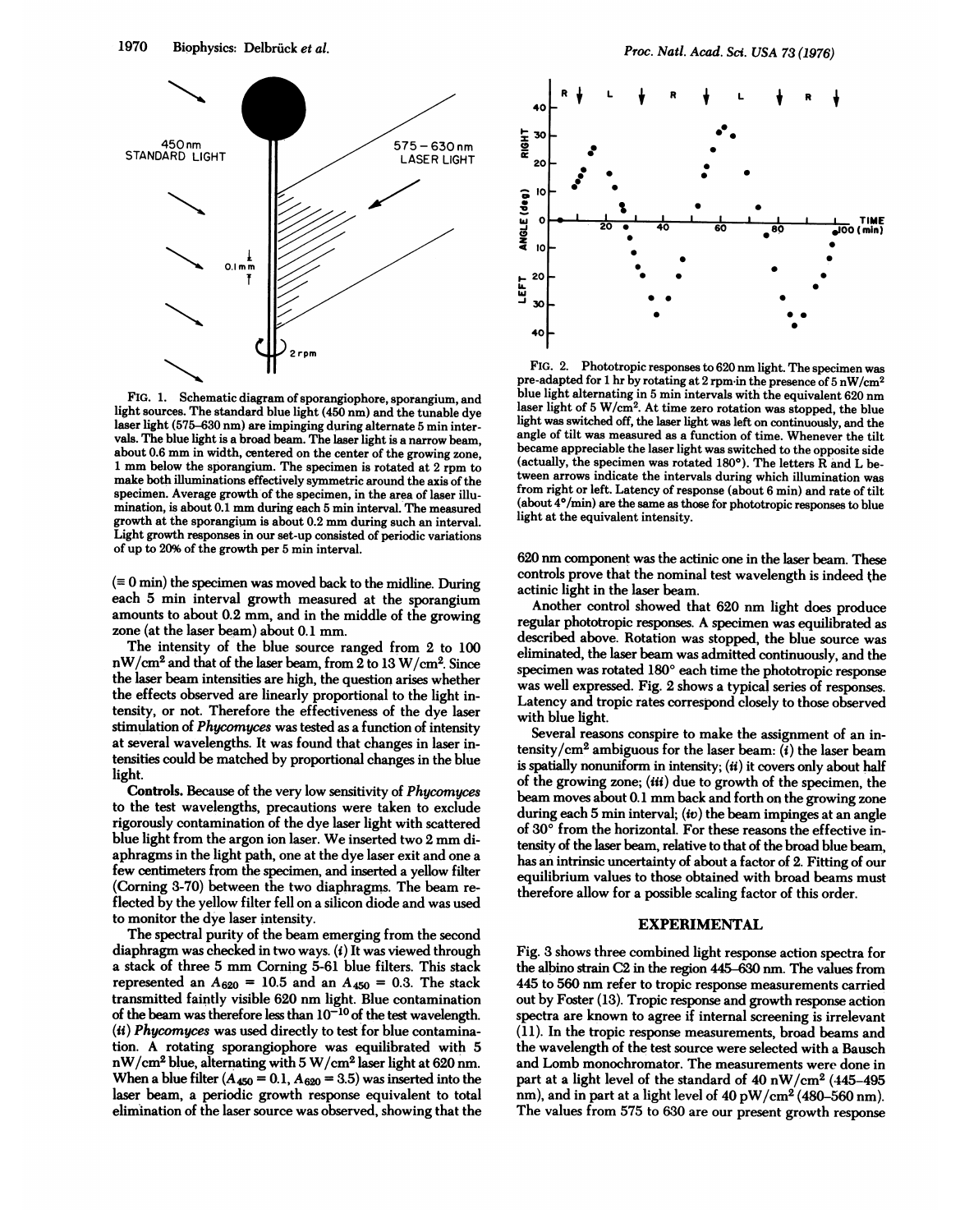

FIG. 3. Light response action spectrum. Letters and symbols used are:  $q$ , photon action cross section relative to 450 nm;  $\nabla \nabla \nabla$ , tropic response equilibria matched with blue light (450 nm) of 40 nW/cm2; AAA, tropic response equilibria matched with blue light (450 nm) of 40 pW/cm<sup>2</sup>; and  $\bullet\bullet\bullet$ , growth response equilibria matched with blue light (450 nm) of 2-100 nW/cm2.

measurements. The solid line is the graph of an equation developed by Foster (13) to fit his two sets of data:

$$
q = G_1 + G_2 = \exp\left[-\frac{1}{2}\left(\frac{\nu - 22222}{877}\right)^2\right] + 0.5 \exp\left[-\frac{1}{2}\left(\frac{\nu - 20704}{447}\right)^2\right] \quad [1]
$$

This equation expresses the photon action cross section as the sum of two gaussians, centered at  $450$  nm  $(22,222 \text{ cm}^{-1})$  and  $483$  nm  $(20, 704$  cm<sup>-1</sup>). The gaussian belonging to the  $450$  nm peak is broader and dominates for wavelengths longer than 530 nm.

It is seen that the present measurements fit Eq. 1 perfectly from 575 to 585 nm. As explained earlier, the fit in absolute height is somewhat arbitrary and was in fact slightly forced by scaling the experimental values upward by a factor of 1.7 on the linear scale. In view of the excellent fit in slope and the approximate fit in absolute value, it seems reasonable to trust Eq. 1 further out as representing the long wavelength tail of the strong transitions of the receptor pigment. The experimental values beyond 585 nm deviate conspicuously from Eq. 1. They represent the sum of the allowed cross sections and an exceedingly weak new mechanism. Subtracting the allowed cross section (Eq. 1), we isolate the new mechanism. The difference is plotted linearly in Fig. 4. It shows a single peak at 595 nm, a sharp cut-off on the blue side at 585 nm, and a tail on the red side, extending beyond 630 am, the longest wavelength available to us. The integral over this transition (its "f-value") is about  $1.5 \times 10^{-9}$  of that over the sum of the two gaussians representing the allowed transitions.



FIG. 4. Action spectrum peak at 595 nm, where  $q_{total}$  is the experimental cross section, relative to  $450$  nm;  $q_{singlet}$  is a plot of Eq. 1, the extrapolation formula for the experimental values of the phototropic action spectrum in the region 450–560 nm (13); and  $q_{\text{triplet}} =$  $q_{\text{total}} - q_{\text{singlet}}$ 

## DISCUSSION

Our experiments demonstrate that the light growth response action spectrum of Phycomyces, after dropping off sharply according to a precise gaussian law from its peaks at 450 and 483 nm, shows a superimposed new action band between 585 and 630 nm. The peaks at 450 and 483 nm have long been adduced as evidence for riboflavin as the receptor pigment. They correspond to peaks of riboflavin, known to represent the lowest  $\frac{1}{\pi}$   $\rightarrow$   $\frac{1}{\pi^*}$  transition; the peak at 450 nm represents the Franck-Condon favored transition group and the peak at 483 nm represents the  $O \rightarrow O$  band. The new peak at 595 nm is entirely consistent with the lowest triplet state of riboflavin, since phosphorescence data on riboflavin in ethanol at 77 K gave an emission maximum at 600 nm (14, 15). The  $f$ -value of the new band,  $1.5 \times 10^{-9}$  of the allowed transition, is about a factor of two higher than that estimated, with considerable uncertainty, from luminescence measurements on riboflavin in ethanol at 77 K (ref. 15, and P.-S. Song, personal communication). Together, these findings strongly support the candidacy of riboflavin as the receptor pigment for the blue light effects in Phycomyces, and, by extension, in other fungi, plants, and bacteria. In addition, they show that the physiologically relevant photochemistry of these responses can occur with a high quantum yield from the triplet state.

It is reasonable to assume that the excited riboflavin mediates a one- or two-electron transfer from a donor to an acceptor. One would like to know then, whether it is the oxidized donor or the reduced acceptor which carries the signal forward in the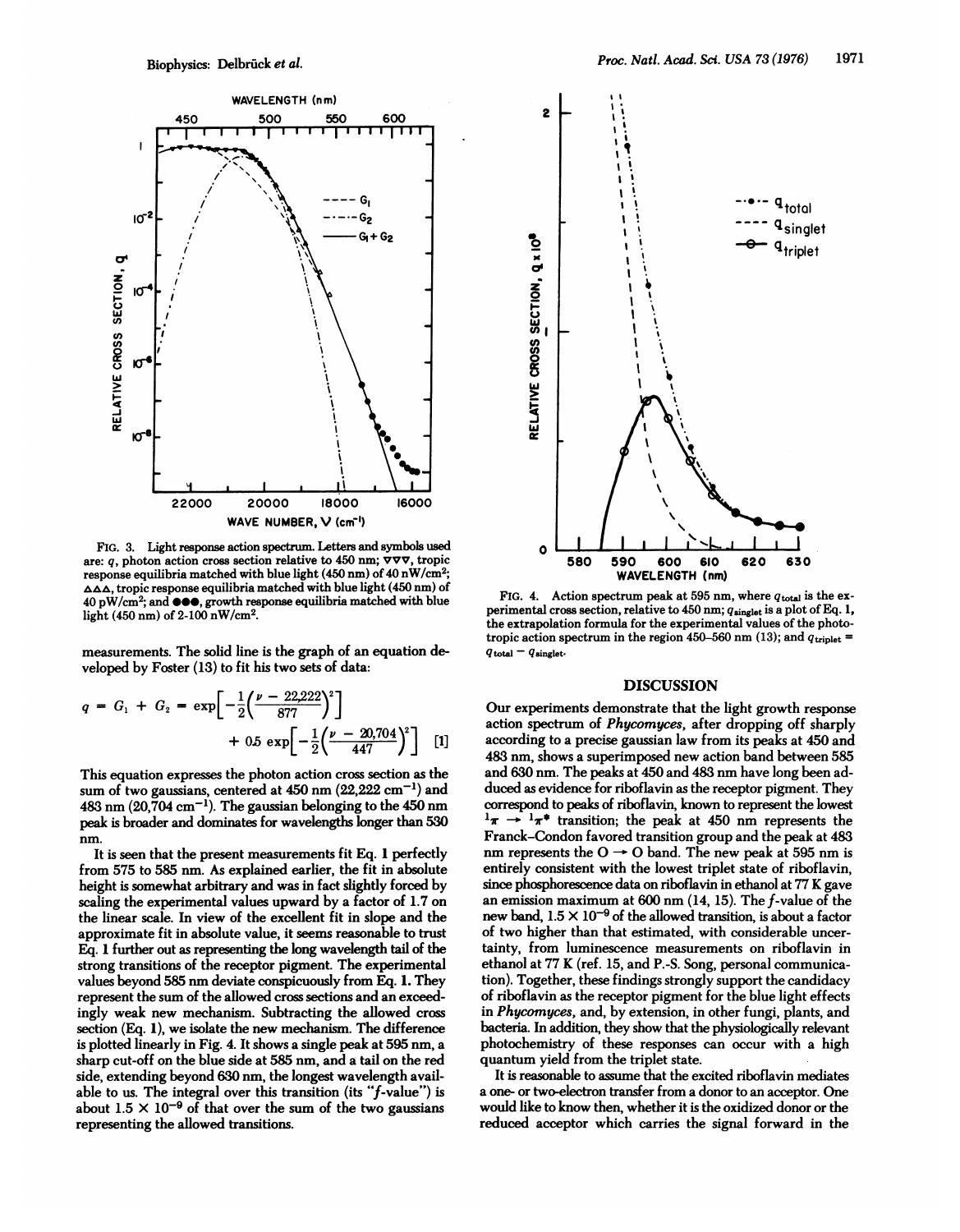stimulus-response chain, or whether, alternatively, the charge separation across a membrane is the relevant event. Here we must focus, to start with, on the fact that near threshold the triggering photoevents involve a small number of absorbed quanta, as they do in vertebrate vision. The calculations to substantiate this point (ref. <sup>1</sup> p. 135) can now be refined in the light of our more definite knowledge of the receptor pigment and in the light of the system analysis for low intensities (3), but the result is essentially the same: we must be dealing with a small number of primary photoevents, each subject to a secondary amplification which is inversely related to the average prevailing light intensity. A plausible mechanism, in analogy to well-known electronic devices, would be for the light signal to control the conductance of a membrane, with the conductance depending exponentially on the membrane voltage. This type of situation is, in fact, found in the alamethicin model (16-18) of a membrane whose conductance channels are gated by small changes of the applied potential. One could thus envisage the primary photoevent as electrogenic across <sup>a</sup> membrane, and in turn controlling a large number of gates for membrane current. Such a mechanism is consistent with the finding that the receptor pigment is rigidly bound to some macroscopic structure, since the pigment has a defined orientation relative to the sporangiophore cylinder, with the dipole moment of the allowed transition in the blue oriented equatorially  $(19)$ 

In the case of light-induced carotenogenesis (another typical blue-light effect) in the fungus Fusarium aquaeductuum, Rau and Theimer, in a series of elegant investigations, have sought to establish that it is the oxidized donor that mediates the induction of the synthesis of the enzymes involved in carotene synthesis  $(20)$ . They showed that:  $(i)$  induction by light is prevented by the addition of dithionite, even if the dithionite is added several minutes after the light stimulus; (ii)  $H_2O_2$  addition substitutes for light, whereas dithionite addition does not. These findings suggest that the relevant trigger is an oxidation rather than a reduction. However, they are also open to the alternative interpretation that the primary photoevent causes an electron transfer inward across the plasma membrane. The donor would then be on the outside and would be accessible to oxidation by  $H_2O_2$  and to re-reduction, after the photoevent, by dithionite.

Recently Lang-Feulner and Rau (21) showed that in Fusarium carotenogenesis could be induced by red light if the mycelium was exposed to methylene blue or toluidine blue. These dyes absorb in the red, with the lowest excited singlet state corresponding to 660 nm. The triplet state must lie at a still lower energy level. These dyes, therefore, could not excite the triplet state of riboflavin by energy transfer. Instead, as the authors suggest, one may surmise that these dyes directly photo-oxidize the same donor that in the undoped mycelium is photo-oxidized by the receptor pigment. Again, we may be dealing with a donor located on the outside of the plasma membrane.

Our findings suggest that it should also be possible to obtain the physiological response by sensitized excitation of the triplet state, or to prevent it by infiltration with triplet quenchers such as KI (22, 23). Further, it should be possible to enhance or diminish the height of the triplet peak by introduction of suitable riboflavin analogues into the organism. Eventually, such an approach may permit specific labeling of the receptor pigment and thereby its isolation.

It is worth noting that the detection of a secondary action peak 109 times lower than the main peak is probably unique in photobiology, and rare in photochemistry. The experiment would hardly be feasible without the spectral purity, high intensity, and tunability of the dye laser, as well as the high sensitivity and low noise level of the organism. The sensitivity of Phycomyces, in fact, did not have to be strained. The sporangiophore shows light growth responses at intensities three orders of magnitude below the ones here used.

The experiments were performed in the laboratory of Prof. A. Yariv of the Electrical Engineering Department of the California Institute of Technology. The authors wish to express their appreciation to Professor Yariv for putting the laser facilities at their disposal, and to Messrs P. Agmon, D. Armstrong, and H. W. Yen for indefatigable help with laser troubleshooting. The work was supported by National Science Foundation Grant no. BMS 75-11316.

- 1. Bergman, K., Burke, Patricia V., Cerda-Olmedo, E., David, C. N., Delbrück, M., Foster, K. W., Goodell, E. W., Heisenberg, M., Meissner, G., Zalokar, M., Dennison, D. S. & Shropshire, W., Jr. (1969) "Phycomyces," Bacteriol. Rev. 33,99-157.
- 2. Song, P.-S. & Moore, T. A. (1974) "On the photoreceptor pigment for phototropism and phototaxis: is a carotenoid the most likely candidate?" Photochem. Photobiol. 19,435-441.
- 3. Lipson, E. (1975) "White noise analysis of Phycomyces light growth response system. II. Extended intensity ranges," Biophys. J. 15, 1013-1031.
- 4. Mufioz, V. & Butler, W. L. (1975) "Photoreceptor pigment for blue light in Neurospora crassa," Plant Physiol. 55, 421-426.
- 5. Schmidt, W. & Butler, W. L. (1976) "Light-induced absorbance changes in cell-free extracts of Neurospora crassa," Photochem. Photobiol., in press.
- 6. Poff, K. L. & Butler, W. L. (1974) "Absorbance changes induced by blue light in Phycomyces blakesleeanus and Dictyostelium discoideum," Nature 248,799-801.
- 7. Jan, Y. N. (1974) Chitin Synthetase and Sensory Transduction in Phycomces, Part <sup>I</sup> of Ph.D. Dissertation, California Institute of Technology.
- Hemmerich, P. (1976) "The present status of flavin and flavocoenzyme chemistry," in Progress in the Chemistry of Organic Natural Products, ed. Grisebach, H. (Springer-Verlag, Vienna, Austria), in press.
- 9. Ootaki, T., Crafts-Lighty, A., Delbruck, M. & Hsu, W.-J. (1973) "Complementation between mutants of Phycomyces deficient with respect to carotenogenesis," Mol. Gen. Genet. 121, 57-70.
- 10. Lipson, E. (1975) "White noise analysis of Phycomyces light growth response system. III. Photomutants," Biophys. J. 15, 1033-1045.
- 11. Delbrick, M. & Shropshire, W. (1960) "Action and transmission spectra of Phycomyces," Plant Physiol. 35, 194-204.
- 12. Delbrück, M. & Varjú, D. (1961) "Photoreactions in Phycomyces. Responses to the stimulation of narrow test areas with ultraviolet light," J. Gen. Physiol. 44, 1177-1188.
- 13. Foster, K. W. (1972) "The photoresponses of Phycomyces: Analysis using manual techniques and an automated machine which precisely tracks and measures growth during programmed stimuli," Ph.D. Dissertation, California Institute of Technology.
- 14. Kurtin, W. E. & Song, P.-S. (1969) "The nature of the lowest triplet configuration of flavins," Photochem. Photobiol. 9, 127-142.
- 15. Sun, M., Moore, T. A. & Song, P.-S. (1972) "Molecular luminescence studies of flavins. I. The excited states of flavins," J. Am. Chem. Soc. 94,1730-1740.
- 16. Eisenberg, M., Hall, J. E. & Mead, C. A. (1973) "The nature of the voltage-dependent conductance induced by alamethicin in black lipid membranes," J. Membr. Biol. 14, 143-176.
- 17. Boheim, G. (1974) "Statistical analysis of alamethicin channels in black lipid membranes," J. Membr. Biol. 19,277-303.
- 18. Boheim, C., Janko, K., Leibfritz, D., Qoka, T., K6nig, W. A. & Jung, G. (1976) "Structural and membrane modifying properties